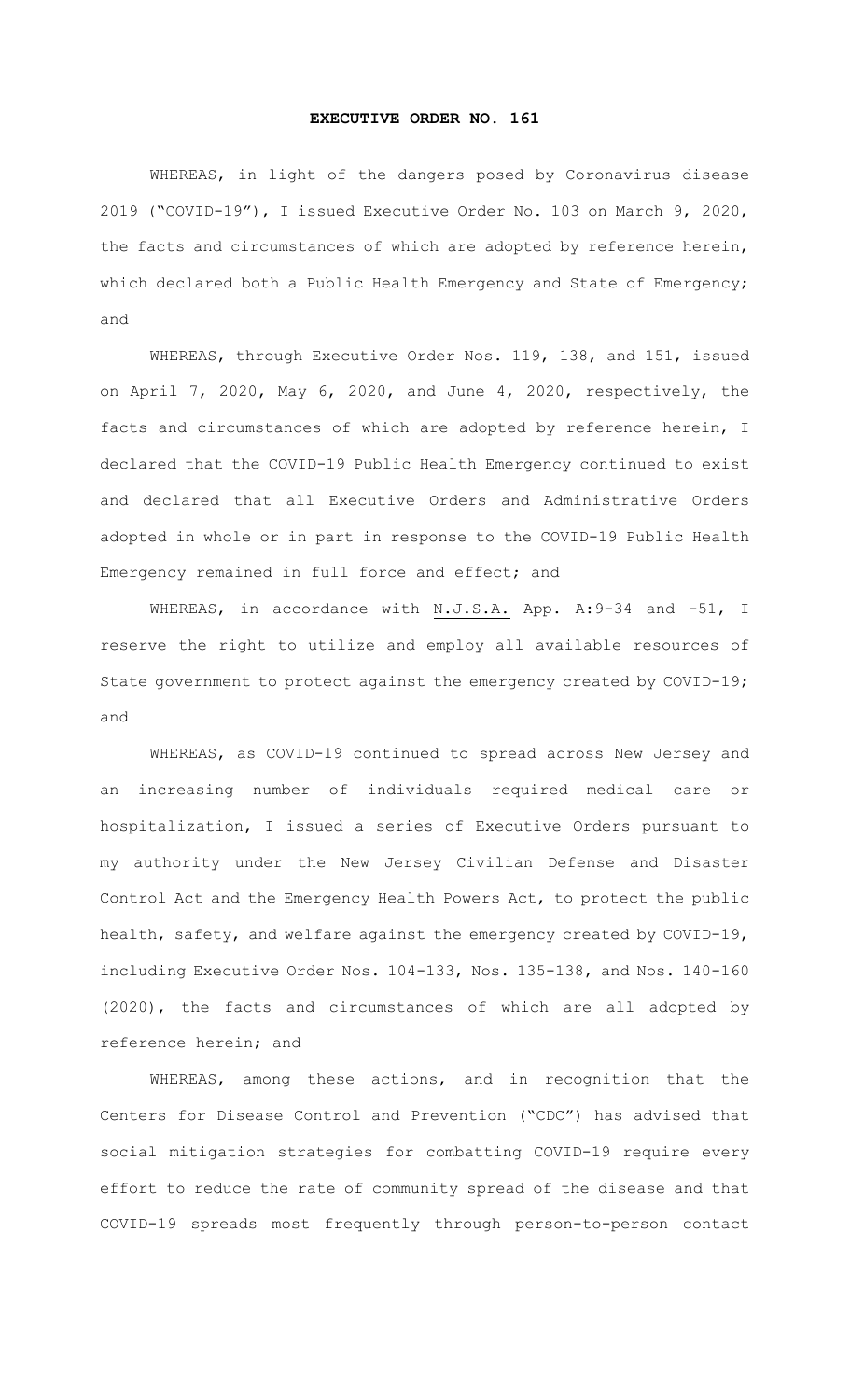when individuals are within six feet or less of one another, I issued Executive Order No. 107 (2020) to order steps to mitigate community spread of COVID-19, including to cancel all gatherings in the State; and

WHEREAS, given the decrease in the rate of reported new cases of COVID-19 in New Jersey, including a reduction in the total number of individuals being admitted to hospitals for COVID-19, and in the rate of reproduction for COVID-19 infections in New Jersey, the State can take steps and has taken steps to lift certain restrictions that were designed to limit person-to-person contact; and

WHEREAS, even as the rate of reported new cases of COVID-19 decreases, the ongoing risks presented by COVID-19 mean that many of the State's current measures must remain in place, both to reduce additional new infections and to save lives; and

WHEREAS, after consultation with officials from the Department of Health ("DOH"), I announced a multi-stage New Jersey's Road Back Plan for the methodical and strategic reopening of businesses and activities based on scientific data and metrics concerning the level of disease transmission risk and essential classification; and

WHEREAS, the State is in the second phase of the reopening process and has begun to relax restrictions on activities where appropriately safeguarded, especially outdoor activities; and

WHEREAS, the CDC has issued guidance for mass gatherings or large community events, such as conferences, festivals, parades, concerts, sporting events, weddings, and other potentially super-spreading events, recognizing that gatherings can significantly contribute to the spread of COVID-19 and introduce the virus to new communities through increased transmission to a large number of people in a short period of time, and states throughout the region previously canceled all such events; and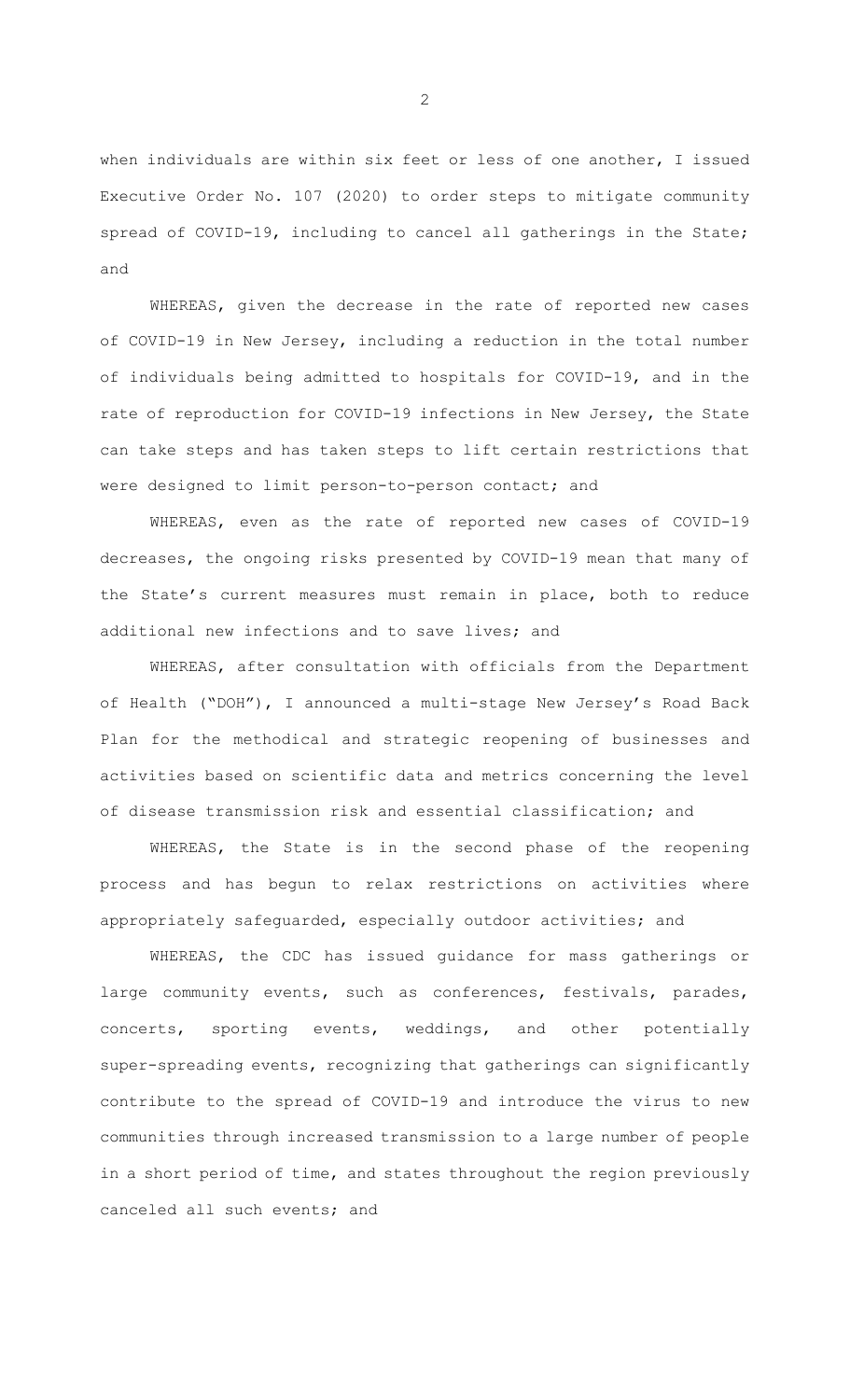WHEREAS, the CDC recognizes that the stringency of any limit on gatherings should be tailored to the significance of COVID-19 transmission in the State and region, meaning that as the spread of COVID-19 decreases in a State, the State can significantly adjust its limits on indoor and outdoor gatherings; and

WHEREAS, the fact that the spread of COVID-19 has been limited by the State's emergency measures does not in any way suggest that restrictions on gatherings can be lifted altogether, because absent social distancing measures, public health experts anticipate that the spread of COVID-19 would again significantly increase; and

WHEREAS, the restrictions on indoor gatherings that remain in place may be more stringent than the restrictions that are in place for indoor retail settings, because in such retail settings individuals neither congregate in large groups nor remain in close proximity for extended periods, which are factors that have been linked to the increased risk of COVID-19 transmission; and

WHEREAS, because public health experts have identified that outdoor environments present reduced risks of transmission as compared to indoor environments, it is appropriate to adjust the restrictions relative to gatherings that happen outdoors even more considerably, meaning that certain gatherings that could not take place indoors may still happen in open-air outdoor spaces, but participants should maintain reasonable restrictions to help limit the spread and prevent future outbreaks of COVID-19 and to protect the health, safety, and welfare of New Jersey residents; and

WHEREAS, even where a gathering is permitted, the protective measures that individuals should take, including use of masks and social distancing, remain important, most especially for larger gatherings, because as the CDC has recognized, an increase in the number of participants will offer more opportunities for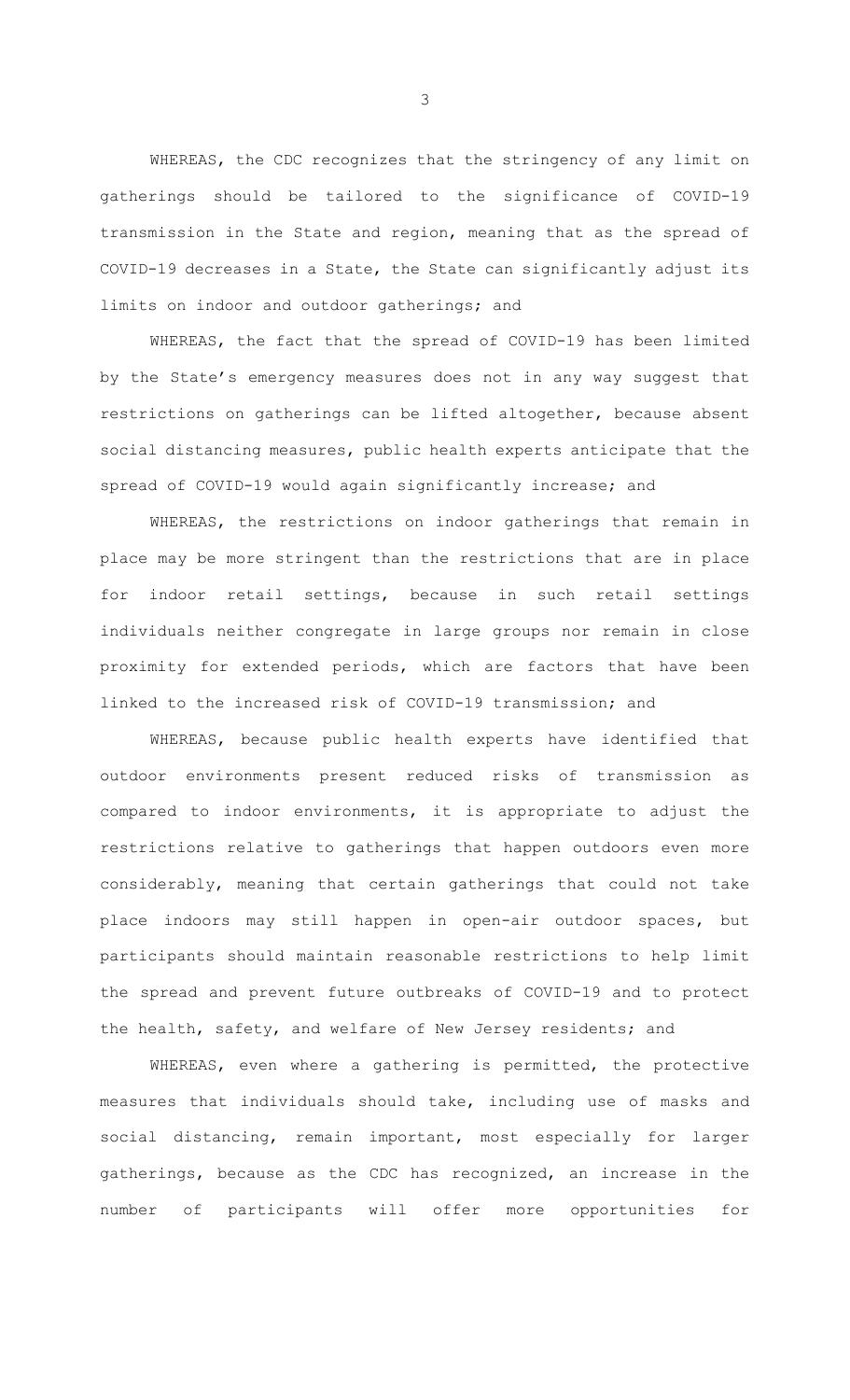person-to-person contact, and will also present a higher risk of a super-spread event, especially when it takes place indoors; and

WHEREAS, consistent with the above principles, I signed Executive Order No. 156 (2020), limiting the number of persons at indoor gatherings to 25% of the capacity of the room in which it takes place, and stating that such limit, regardless of the capacity of the room, shall never be larger than 100 persons or smaller than 10 persons; and

WHEREAS, Executive Order No. 156 (2020) also limited the number of persons at outdoor gatherings to 250 persons, but stated that this limit does not apply to an outdoor gathering that is a religious service or political activity, such as a protest; and

WHEREAS, in the 10 days since Executive Order No. 156 (2020) was signed, the number of new cases has remained steady, and there has been a continued decline in COVID-19 related hospitalizations, Intensive Care Unit (ICU) admissions, and ventilator usage; and

WHEREAS, in light of this continued progress, it is both appropriate to further relax the limits on outdoor gatherings and to continue to do so in a gradual way, so that the State can continue to assess the progress of new COVID-19 cases and hospitalizations, and to monitor the rate of reproduction and the percentage of COVID-19 tests that yield positive results, relative to the new limits, and thereby avoid the increased spread of COVID-19 being identified in other parts of the country; and

WHEREAS, because outdoor gatherings present a substantially lower risk of transmission than indoor gatherings, it is reasonable to allow the limit of persons at outdoor gatherings to increase while keeping the limit of persons at indoor gatherings the same, particularly as other states around the country have reported spikes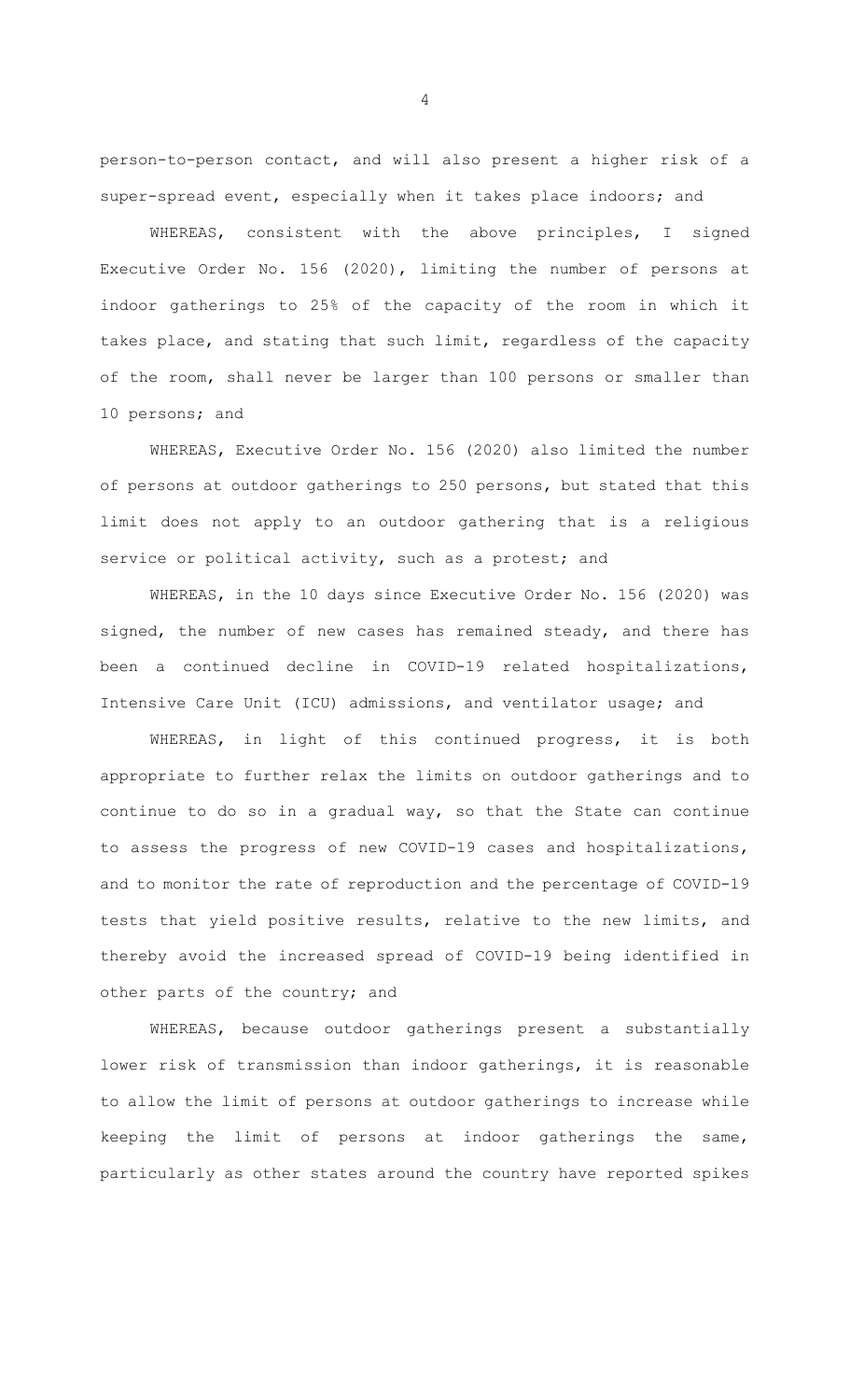in COVID-19 cases that public health experts believe to be driven by indoor activities; and

WHEREAS, the Constitution and statutes of the State of New Jersey, particularly the provisions of N.J.S.A. 26:13-1 et seq., N.J.S.A. App. A: 9-33 et seq., N.J.S.A. 38A:3-6.1, and N.J.S.A. 38A:24 and all amendments and supplements thereto, confer upon the Governor of the State of New Jersey certain emergency powers, which I have invoked;

NOW, THEREFORE, I, PHILIP D. MURPHY, Governor of the State of New Jersey, by virtue of the authority vested in me by the Constitution and by the Statutes of this State, do hereby ORDER and DIRECT:

1. Paragraph 2(a) of Executive Order No. 152 (2020) is hereby superseded and the number of individuals at outdoor gatherings shall be limited to 500 persons or fewer. All other requirements for outdoor gatherings contained in Paragraph 2 of Executive Order No. 152 (2020) shall remain in effect, including the provision in Paragraph 2(f) that states that an outdoor gathering that is a religious service or political activity, such as a protest, is not required to comply with the numerical limit on persons. Paragraph 2 of Executive Order No. 156 (2020) is hereby rescinded.

2. Any requirements in any Executive Order, Administrative Order, or agency directive that incorporated by reference the limits on gatherings in Executive Order Nos. 107, 142, 148, 152, and/or 156 (2020) are hereby amended to reflect the rules on gatherings stated in this Order.

3. The State Director of Emergency Management, who is the Superintendent of State Police, shall have the discretion to make additions, amendments, clarifications, exceptions, and exclusions to the terms of this Order.